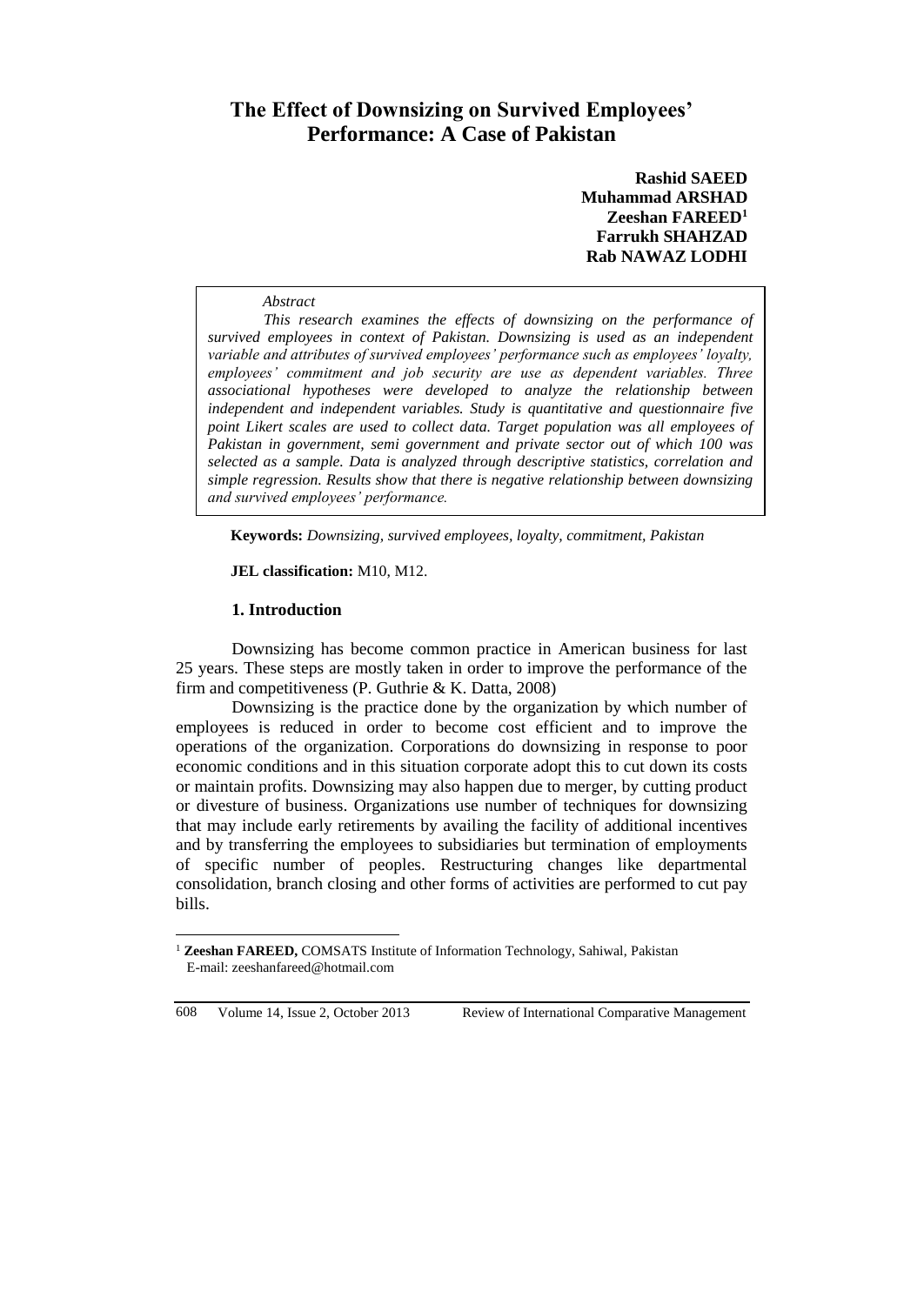Gandolfi (2009) two strategies, reactive strategy and proactive strategy, regarding downsizing are normally adopted. Reactive downsizing occur in response to financial or economic situations resulting into external changes that happen in marketplace. To enhance competitive advantages in long run strategy of proactive downsizing is implemented with aim to improve the efficiencies, to take the advantage of new technology, to change skills of workforce or to restructure the organization.

Survived employees of the organization are those employees that have not lost their jobs by the implementation of downsizing strategy and till working on their positions. Survived employees behave differently towards their jobs and organization after the implementation of downsizing.

# **1.1 Research Gap**

All studies regarding downsizing and its impact on survivors' performance are based on conceptual models, meta- analysis and previous literatures. Relationship of downsizing with employees' loyalty, employees' commitment and job insecurity is proved with conceptual model. So there is a need to make some study that can show this relation empirically. That's why quantities data will be collected and analysis will be done on this.

# **1.2 Problem Statement**

Since 1980s different studies have been done that explored behavioral, attitudinal and psychological effects of the downsizing on survivors. Most of studies are of qualitative nature and based on previous literature. Study made in Pakistan regarding the performance of employees that are survived is based on only conceptual model and literature. In Pakistan there is need to conduct an empirical study about the effect of downsizing on the performance of survivors.

# **1.3 Objectives of Study**

Followings are the objectives of this study:

- To study the effects of downsizing on job performance of survivors of organization in Pakistan
- To discuss the objectives of exploring difference of downsizing strategies

### **1.4 Significance of Study**

This study will examine the strategy of downsizing whether active or proactive on the performance of survived employees. Although numbers of studies are made regarding this strategy but that are not empirical. So this study will provide an empirical base and if the relationships are proved then suggesting more dimensions about choosing a proper strategy of downsizing.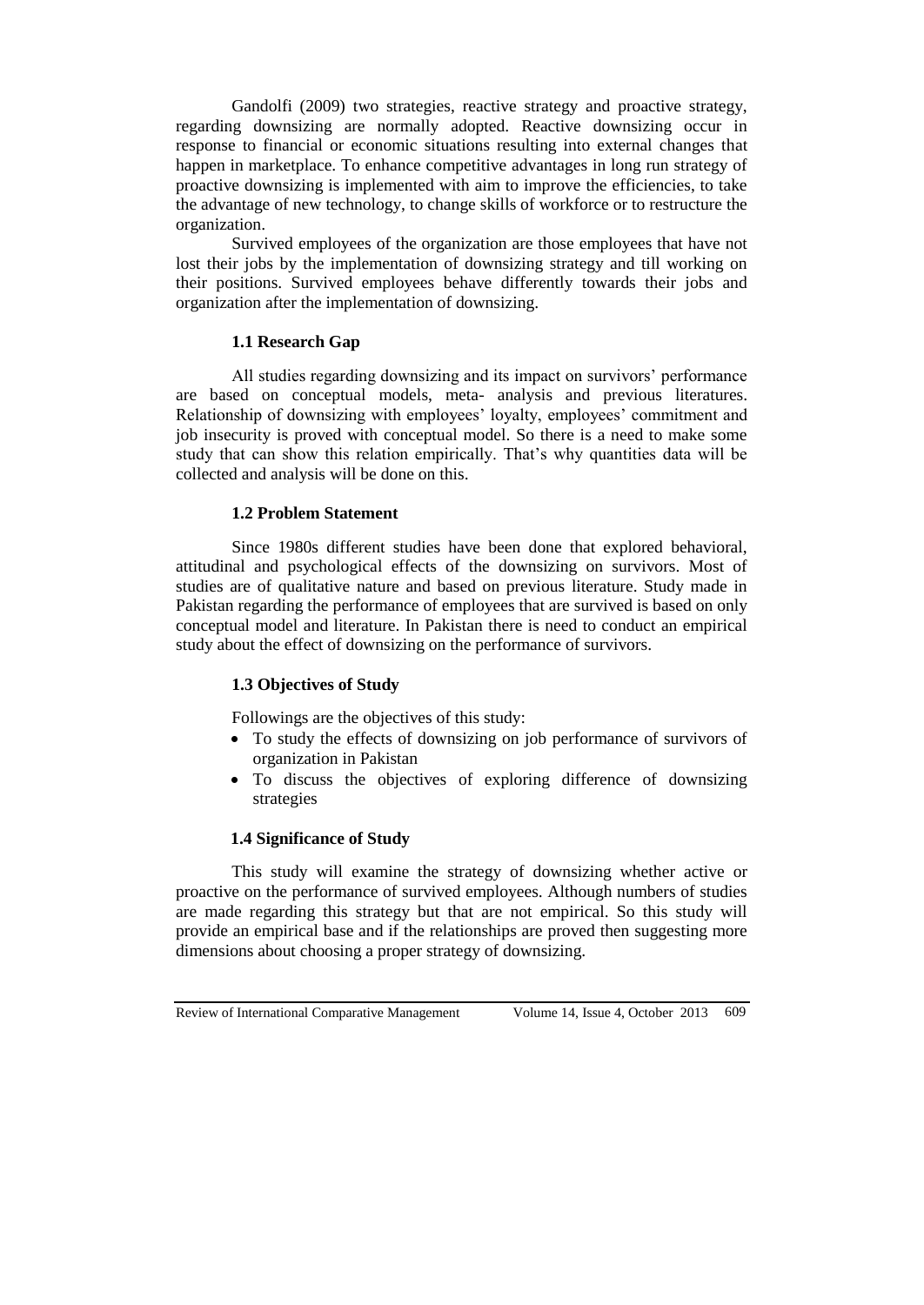#### **2. Literature Review**

C.Rinefort, Fleet, & Fleet (1998) investigated the strategy of downsizing by which company for the sake of minimizing the organizational cost reduce the number of employees. Hazards of downsizing for the organization is also studied. 140 Firms producing wood products, chemical and paper were studied through interviews, questionares and on site visits. Comparisons were made among different costs regarding this strategy before and after its implementation. Results have significants value for manufacturing firms paticulraly for wood products, chemical an papersectors where importance is given to performance and cost.

Jeon  $\&$  Shapiro ( 2006) explained why downsizing pattern of firms may differ substantially in timing and magnitude adopting single-time massive cuts, waving layoffs or zero layoffs practices. Study was done by propositions and asymmetric information. Adverse shocks faced by firms and productivity effect influence the decision of downsizing but different organization with different characteristics adopt different pattern regarding downsizing. If firms have security about their future profits then they may not take step to adopt the practice of downsizing.

Cohen, Coval, & Malloy (2011) employed a new one empirical approach to identify government spending's effects on private sector. Secondary data obtaining from different sources along with dummy variables were used for this study. This study suggests that along with tax and interest rate there are also new considerations which must be assessed to understand the effect of government spending on economic activity of private sector which results in adaptation of downsizing strategy.

Gandolfi (2009) represented different causes of downsizing. Article is based upon the analysis of previous literature and other secondary sources. Downsizing begets downsizing, three factors including macroeconomic (rise in international competition), industry specific (decrease in sales) and company specific (poor financial results), to cut firm's costs, downsizing strategies (reactive downsizing, proactive downsizing), response to surplus of facilities and employees, technological advancements and innovation are the causes for downsizing.

Djordjević & Djukić (2008) studied the effects of downsizing on corporate reputation. Eight elements on which corporate reputation based is studied. The research is based on referent studies that explore the outcomes of downsizing. Influence of downsizing on eight elements (Product quality, satisfaction of the consumers, stock value, innovation and creativity, promotion activities, vision and leadership, internal communication and satisfaction of the employees, the core of competence, organizational culture and structure, partner network, financial output.) was investigated by which corporate reputation index was determined. It was found that strategy of downsizing cause decline in corporate reputation and it was suggested that consideration must be made regarding downsizing decision.

M.Amabile & Conti (1999) examined work environment for sake of creativity at huge high technology firms during, after and before major downsizing.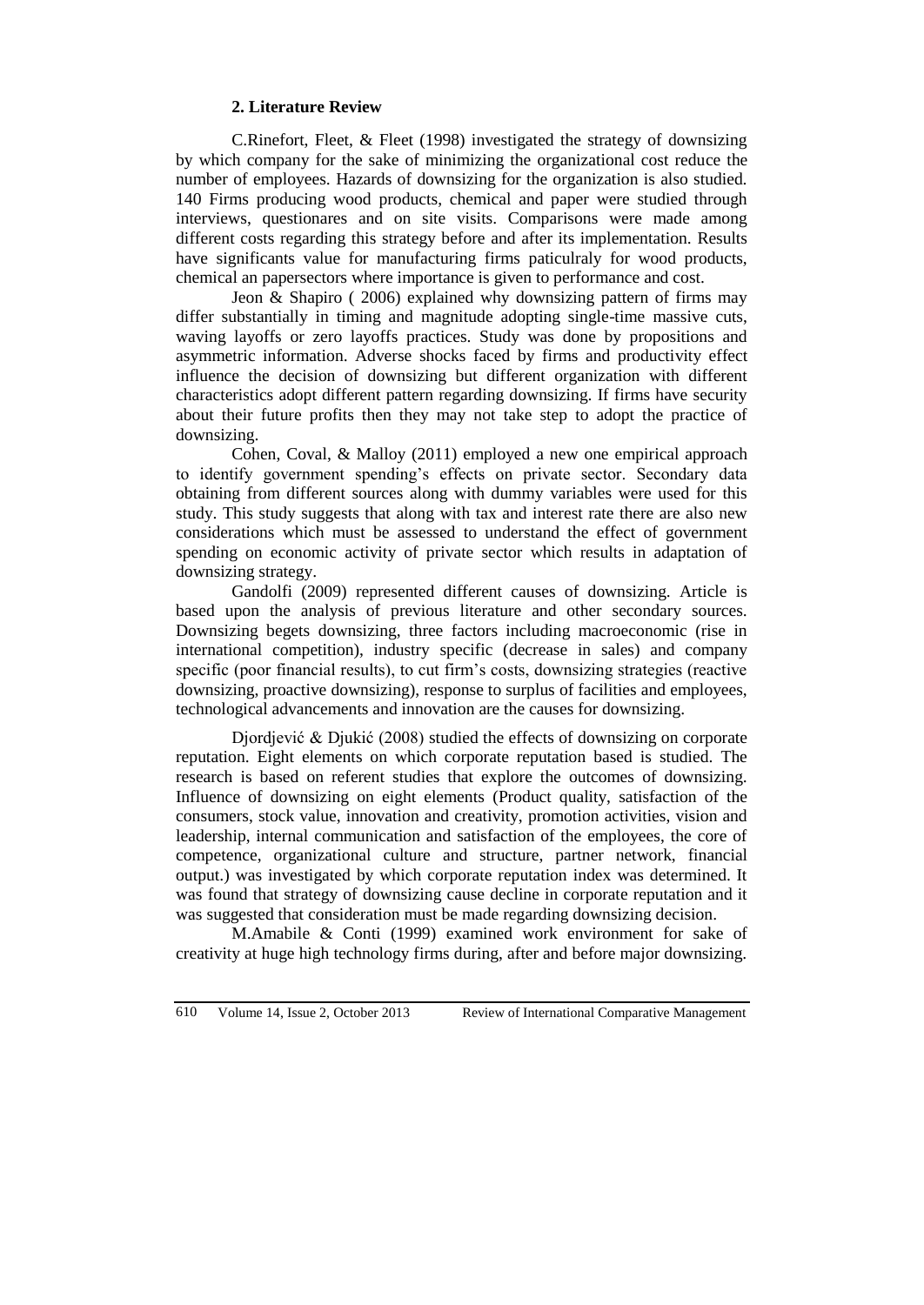They found that downsizing negatively affects different aspects of creativity but may positively later on. Data was collected through questionnaire, 754 employees participated in this study and 455 gave the responses. The results suggest to expand the theories for organizational creativity and to avoid the negative consequences of downsizing.

Richtnér & Åhlström (2006) studied the effects of downsizing on innovation through the development of model of mechanism. Details regarding, why and how innovation is affected by organizational downsizing, existing theory is used for the development propositions. Downsizing has negative effects on innovation but process of knowledge creation is the aspect on which downsizing may have positive effects.

Chair, T. Goodsell, S. Dudley, T. Gooden, & E. Colvard (2000) examined the effects of downsizing on survivors of the organization at individual level. Research is accomplished by combining and analyzing systematically the findings from independent studies by applying meta-analysis. Variables and their relationships which depict impact of downsizing on organizational survivors were investigated. In this study comparison was also made between public and nonpublic sectors which show no significant difference due to small sample size. Behaviors and attitudes that are possessed by downsizing survivors are identified in this research. So this enables managers to develop better understanding about downsizing and its resultant consequences.

Rehman & Naeem (2011) investigated the survivors of organization that are affected by downsizing in Pakistan. Conceptual model was developed for posteffects of downsizing on survivors of the organization. Model used here is logical integration of inevitable post-effects of downsizing and was supported by consequences of previous researches regarding downsizing. Downsizing affects employees' loyalty, their perceptions about job-insecurity and commitments towards organization and cause poor performance of both employees and organization.

### **3. Theoretical Frame Work**

#### **3.1 Inventory of Variables**

**Downsizing:** Early Retirement, Working Hours, Job Assignments, Reduction of Employees, Termination.

**Employees' Loyalty:** Change of Organization, Satisfaction with Environment, Work at Organization for a Long, Losing Job and Productivity, Suggestions.

**Employees' Commitment:** Job Assignment, Staying with Organization.

**Job Security:** Worry about Job, Secure Job, Threat of Job, Job Redundancy, Bankruptcy.

Downsizing is an independent variable which is measured on the base of early retirement, working hours, job assignments reduction of employees and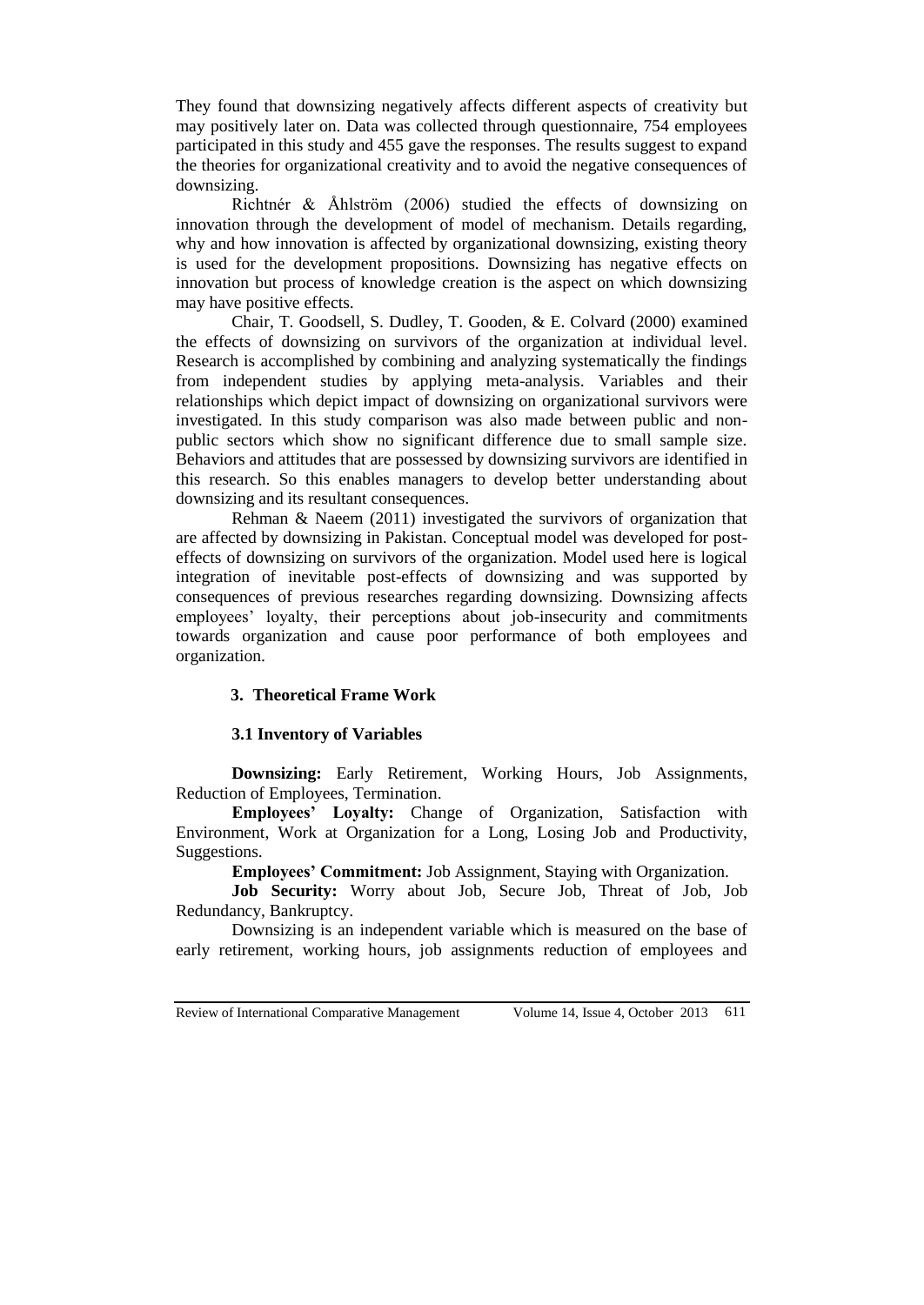termination. Survivors' performance is dependent variables which are measured on the base of employees' loyalty, employees' commitment and job security (Rehman & Naeem, 2011).



**Figure 1. Conceptual Framework**

### **3.2 Hypothesis Development**

Wali- ur- Rehman and Hummayoun Naeem (2011) have made study on downsizing and its effects on survivors' performance and they identified that downsizing negatively affects employees' loyalty

H0: Downsizing has no relationship with employees' loyalty

H1: Downsizing has negative relationship with employees' loyalty

Wali-ur-Rehman and Hummayoun Naeem (2011) have made study on downsizing and its effects on survivors' performance and they identified that downsizing negatively affects employees' commitment

H0: Downsizing has no relationship with employees' commitment

H2: Downsizing has negative relationship with employees' commitment

Wali-ur-Rehman and Hummayoun Naeem (2011) have made study on downsizing and its effects on survivors' performance and they identified that downsizing positively affects job-Insecurity

H0: Downsizing has no relationship with Job-Security

H3: Downsizing has negative relationship with Job-Security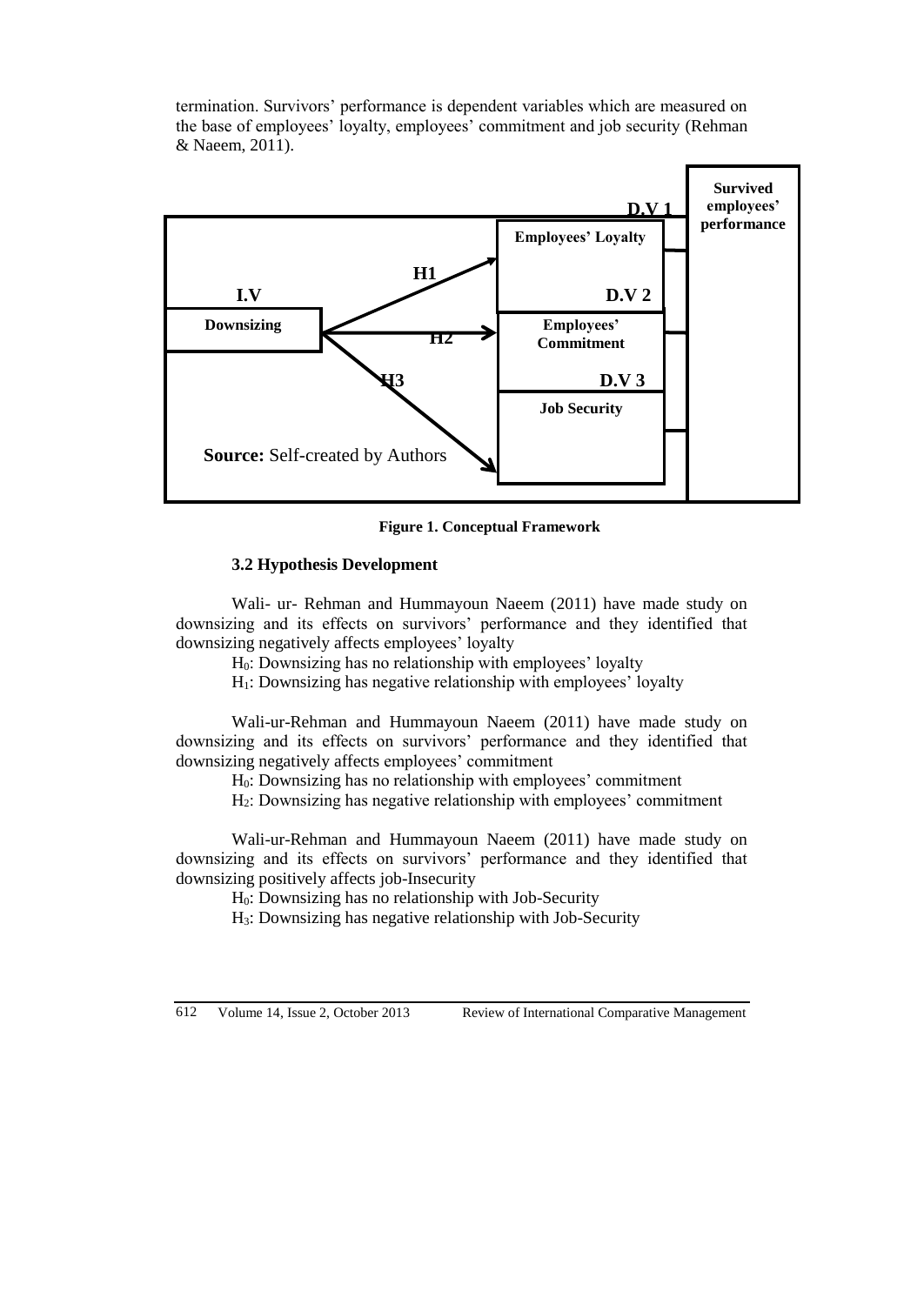### **4. Methodology**

#### **4.1 Data Collection Methods**

The research is based on empirical analysis because previous studies regarding this problem statement by James F. Wolf, Chair, Charles T. Goodsell, Larkin S. Dudley (2000) and Wali-ur-Rehman & Hummayoun Naeem (2011) are of qualitative nature and conceptual models and meta-analysis are used.

Data is collected through questionnaire adapted from various questionnaires used for similar type of studies. Questionnaire used for this study is divided into two portions. First portion is developed to collect demographic information about sample. Attributes regarding demographic information are consisted of gender, age, qualification, experience and sector of working (government, semi government and private). Second portion of questionnaire is contained four factors. At first all these four factors contained five elements but after reliability test some elements were eliminated. So after elimination first, second and third factors all have four while fourth factor has three elements. These elements are measured on five points likert scale (strongly disagree to strongly agree).

Reliability is checked through Cronbach's Alpha which is consisted of values 0.802 for first 4 elements, 0.568 second 4 elements, 0.781 for third 4 elements and 0.548 for last three elements.

The survey questionnaire method has been used to collect data about study. Target population is all employees of government, semi-government and private sectors but major focus of study is on private sector because mostly the practice of downsizing is done in private sector. Sample frame is consisting of 400 employees because it is sufficient size to represent the all population. On the base of fact that time is limited, population is scattered and to generalize the result on entire population sample size is selected of 100 employees.

For making questionnaire easily understandable and there is no grammatical and spelling mistakes pilot testing was done.

### **4.2 Data Analysis Methods**

EL=  $\alpha$  +β DS + ε (Equation- 1) EC=  $\alpha$  +β DS + ε (Equation- II) JS=  $\alpha$  + β DS + ε (Equation- III) Where, DS= Downsizing EL= Employees' Loyalty EC= Employees' Commitment JS= Job Security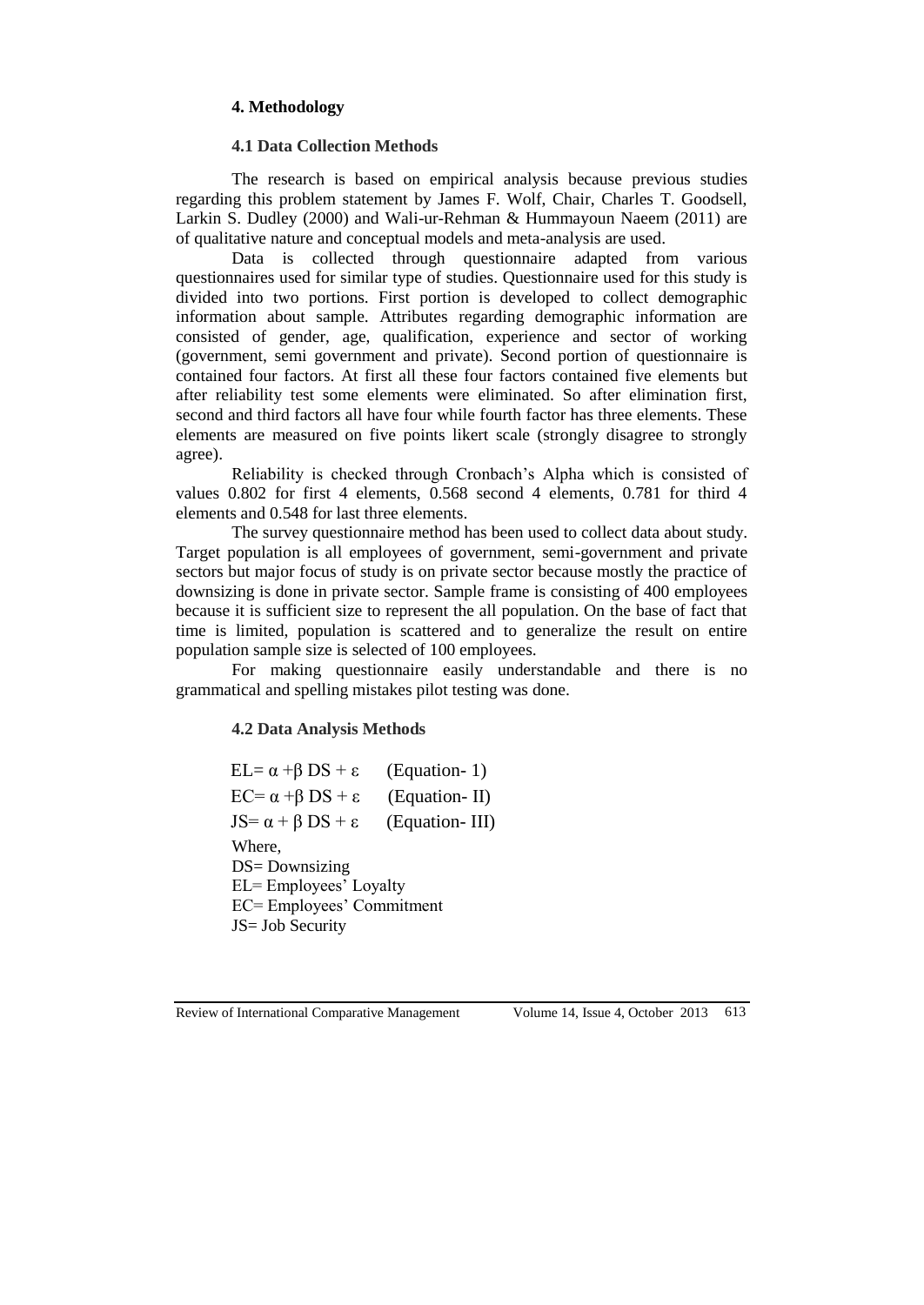As survived employees' performance is measured on base of employees' loyalty, employees' commitment and job security so each time the effects of downsizing is measured on employees' loyalty, employees' commitment and job security individually through simple regression

Descriptive statistics is used to show the characteristics of sample and data collected from sample. As relational hypothesis are developed in this study and as per nature of relationships simple regression is used as a inferential statistics through correlation. Simple regression is used because in this study effects of downsizing are to be measured on employees' loyalty, employees' commitment and job security separately. Downsizing affects employees' loyalty,

Employees' Commitment and job security in what directions is further measure of survived employees' performance which is actually be measured against downsizing.

**Table 1. Descriptive Statistics of Demographic Information**

|   |                | Gender | Age      | Qualifications | Job<br>Experience | Working<br>sector |
|---|----------------|--------|----------|----------------|-------------------|-------------------|
| N | Valid          | 100    | 100      | 100            | 100               | 100               |
|   | Missing        |        | $\theta$ | 0              | 0                 | 0                 |
|   | Mean           | 1.2400 | 1.9800   | 1.8800         | 2.0600            | 2.5800            |
|   | Std. Deviation | .42923 | .68135   | .43298         | .76303            | .75452            |
|   | Minimum        | 1.00   | 1.00     | 1.00           | 1.00              | 1.00              |
|   | Maximum        | 2.00   | 3.00     | 3.00           | 4.00              | 3.00              |

### **5. Results and Discussion**

Respondents contain 76% males and 24% females out of total sample 100. Ages of respondents are 20-24 years 24%, 25-28 years 54% and more than 28 years are 22%. 16% of respondents have qualification graduations, 80% masters and 4% have MS/M.Phil. Job experience of respondents is less than 1 year 20%, 1- 5 years 60%, 6-10 years 16% and more than 10 years are 4%. Out of 100 respondents 16% are working in government sector, 10% in semi government sector and 74% are in private sector. From all attributes of demographic it is cleared that most of respondents of population are males, age between 25-28 years, qualification masters, experience between 1-5 years and working in private sector.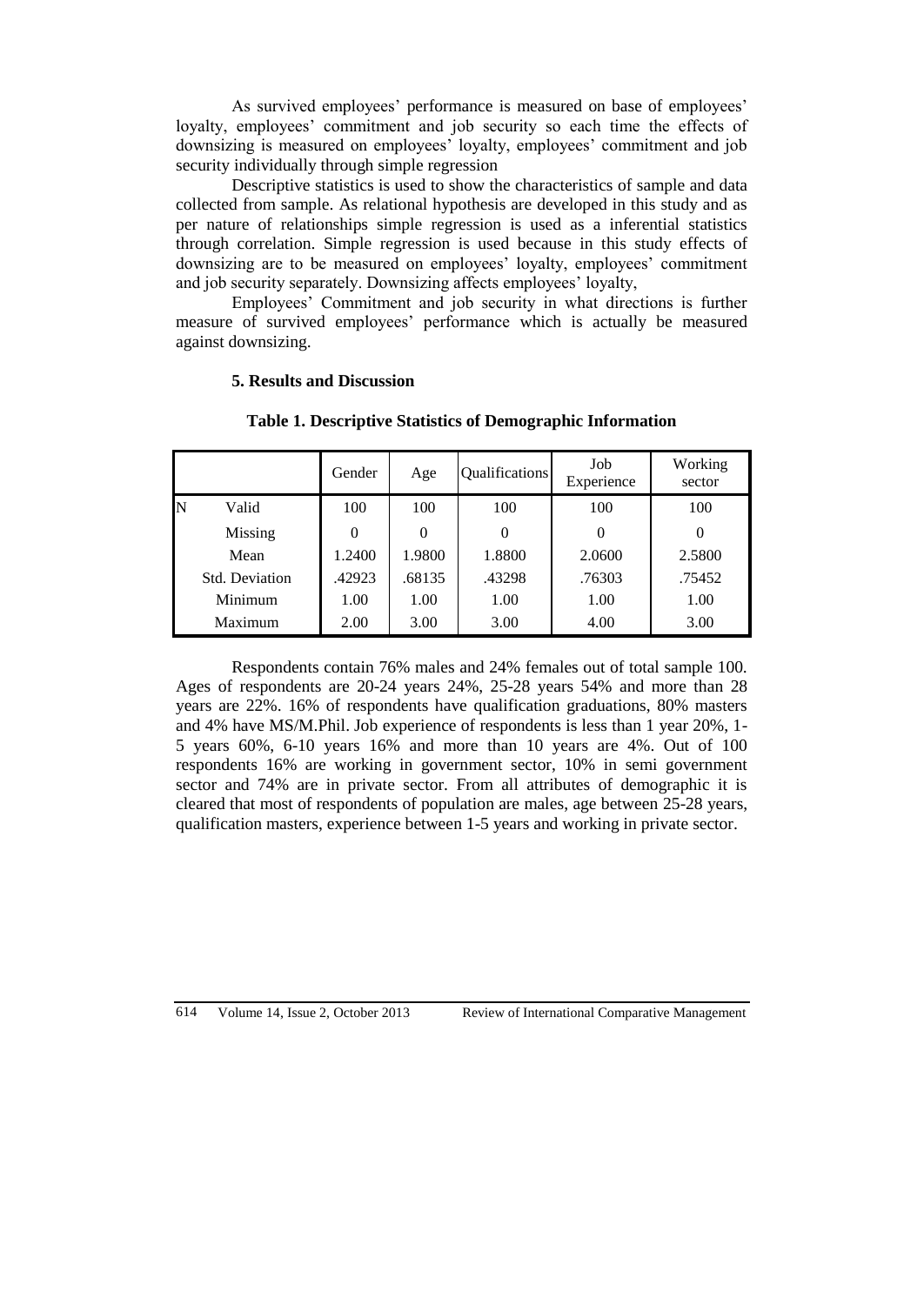|                    |     | Mean   | Std. Deviation |
|--------------------|-----|--------|----------------|
| Downsizing         | 100 | 3.7875 | .61173         |
| Emp_Loyalty        | 100 | 2.5275 | 1.01622        |
| Emp_commitment     | 100 | 2.4725 | 1.12248        |
| Job_security       | 100 | 2.2334 | .58168         |
| Valid N (listwise) | 100 |        |                |

**Table 2. Descriptive Statistics of Variables**

Above table shows means and standard deviations of independent and dependent variables. Downsizing is independent variable with (3.78) mean and standard deviation (.61173). Employees' loyalty is dependent variable with (2.5275) mean and (1.01622) standard deviation. Employees' commitment is also dependent variable with (2.2725) mean (1.12248) standard deviation. Finally the job security with (2.2334) mean and (.55168) standard deviation is also dependent variable.

# **6. Hypothesis Testing**

|              |                        | <b>Downsizing</b> | Emp_Loyalt | Emp_commitmen | Job_securit |
|--------------|------------------------|-------------------|------------|---------------|-------------|
|              | Pearson<br>Correlation | 1                 | $-.713**$  | $-.711**$     | $-.709**$   |
| Downsizing   | Sig.<br>$(2-tailed)$   |                   | .000       | .000          | .000        |
|              | N                      | 100               | 100        | 100           | 100         |
|              | Pearson<br>Correlation | $-.713**$         | 1          | $.731**$      | $.468**$    |
| Emp_Loyalty  | Sig.<br>$(2-tailed)$   | .000              |            | .000          | .000        |
|              | N                      | 100               | 100        | 100           | 100         |
| $Emp_$       | Pearson<br>Correlation | $-.711**$         | $.731***$  | 1             | $.496**$    |
| commitment   | Sig.<br>$(2-tailed)$   | .000              | .000       |               | .000        |
|              | N                      | 100               | 100        | 100           | 100         |
|              | Pearson<br>Correlation | $-.709**$         | $.468**$   | $.496**$      | 1           |
| Job_security | Sig.<br>$(2-tailed)$   | .000              | .000       | .000          |             |
|              | N                      | 100               | 100        | 100           | 100         |

#### **Table 3. Correlations**

\*\*. Correlation is significant at the 0.01 level (2-tailed).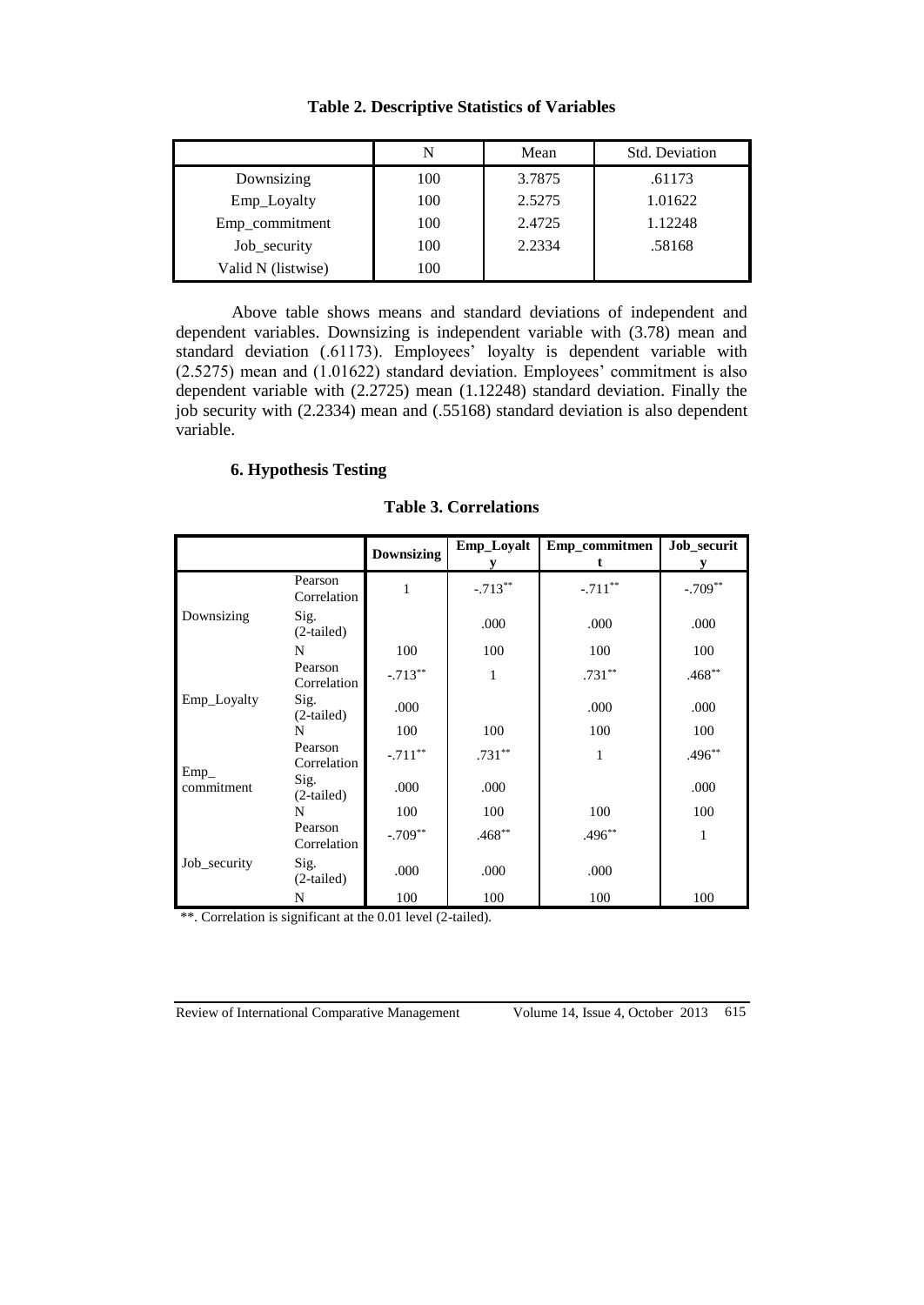Table shows the correlation significant values of independent and dependent variables. First regression table shows that downsizing as an independent variable has negative relationship (-.713) with employees' loyalty with significant value .000 and it means that  $p<0$  so null hypothesis (no relationship between downsizing and Employees' loyalty) is rejected and alternative hypothesis (negative relationship between downsizing and Employees' loyalty) is accepted.

Again according to regression the relationship between downsizing and employees' commitment is negative  $(-.711)$ . This value is significant at .000 by which it means that  $p<01$  that's why null hypothesis (no relationship between downsizing and Employees' commitment) is rejected and research hypothesis (negative relationship between downsizing and Employees' commitment) is accepted.

At third table shows the negative relationship (-.709) between downsizing and job security significant at .000 that's means again  $p<01$  so based on these values null hypothesis (no relationship between downsizing and job security) is rejected and alternate hypothesis (negative relationship between downsizing and job security) is accepted.

As downsizing negatively related to employees' loyalty, employees' commitment and job security so it means that downsizing is negatively related to survived employees' performance which is main concept of dependent variables (Employees' loyalty, employees' Commitment and Job Security)

The value of  $\mathbb{R}^2$  is .508 and means that dependent variable employees' loyalty is 50.8% predicted by independent variable downsizing. From this value it is indicated that regression line fits the data satisfactorily.

Overall scenario of the model is depicted by ANOVA table. So according to ANOVA measurements independent variable (downsizing) predicts dependent variable (employees' loyalty) by.000 significance. F value 101.145 from ANOVA table is significant and depicts that prediction of independent variable about dependent variable is good.

For dependent variable employees' commitment and independent variable downsizing the value of  $\mathbb{R}^2$  is .506 so it means that dependent variable is 50.6% predicted by independent variable regression line fits data sufficiently. By ANOVA table downsizing predicts employees' commitment by.000 significance indicated by F value 100.201

Job security as a dependent variable value of  $\mathbb{R}^2$ .502 against independent that's mean independent variable predicts dependent variable by 50.2%. Regression line fits data to satisfactory extent. F value 98.937 from ANOVA table dependent variable is depicted significantly at .000.

Standardized coefficient values -.713, -.711 and -.709 of downsizing for employees' loyalty, employees' commitment and job security means that downsizing is contributing significantly towards respective dependent variables.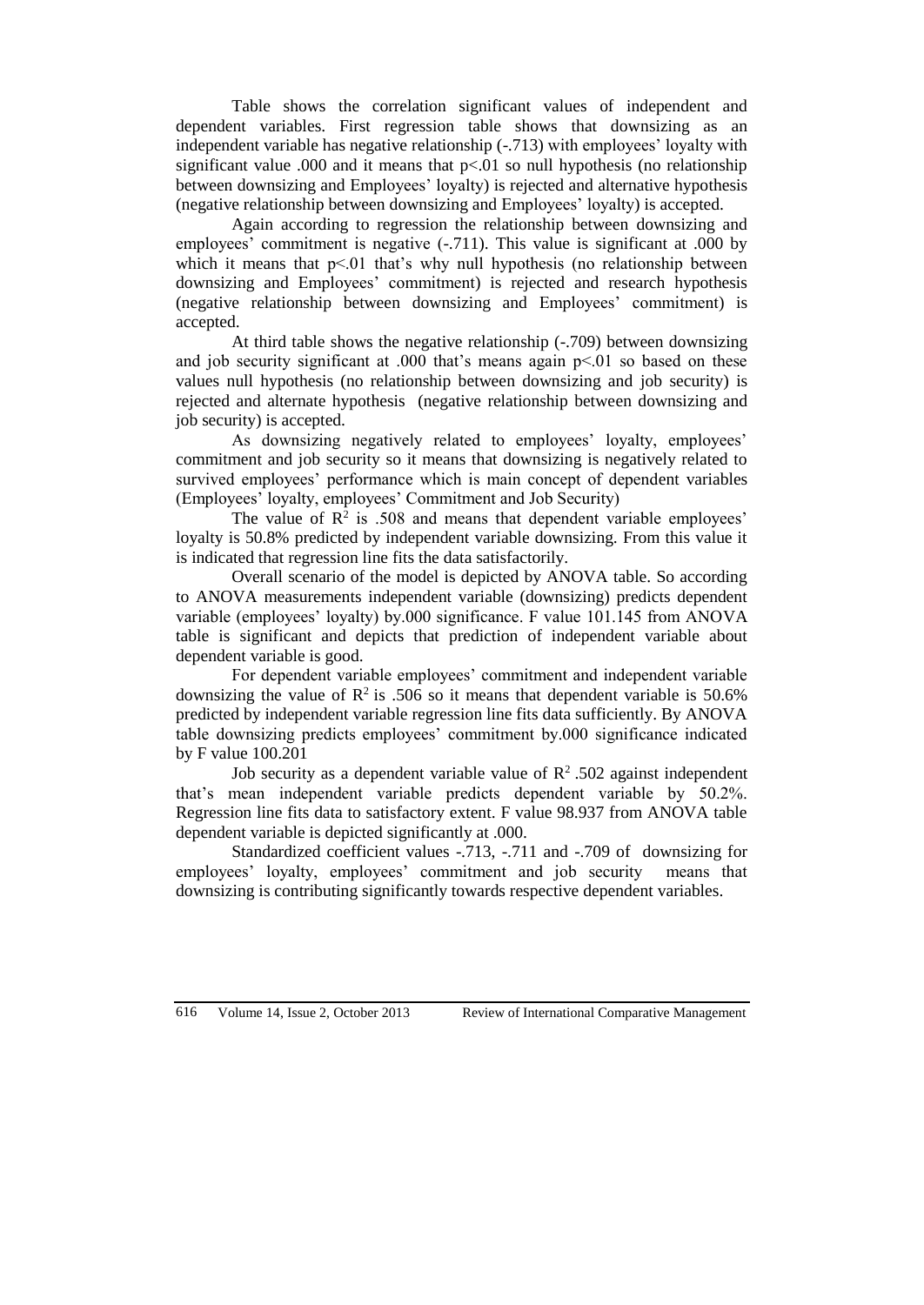# **7. Conclusion**

Previous studies regarding downsizing and its effects on survived employees' performance was conducted by qualitatively through meta-analysis and conceptual models. Main objectives of the study are studying the background of downsizing strategy, doing detail review of the literature regarding downsizing and its causes and effects, investigating methodologies, models and methods used in previous studies and studying the effects of downsizing on survivors of organization in Pakistan. Research is done on quantitative basis and data is collected by questionnaire and descriptive statistics is used to represent characteristics of sample and data and simple regression through correlation to analyze data.

Null hypothesis regarding there is no relationship between downsizing and employees' loyalty, downsizing and employees' commitment and downsizing and job security are rejected and that's why all alternatives hypotheses there is negative relationship between downsizing and employees' loyalty, downsizing and employees' commitment and downsizing and job security are accepted because the dependent variables and independent variable are negatively correlated with high significant level which are also strengthen by R squared values, F values. So it is proved that downsizing has negative effects on survived employees' performance in Pakistan.

# **8. Limitation of Study**

This study is done for sample of 100 due deficiencies of time and other constraints. So it may be small sample to generalize the result on whole population. Major portion of sample was consisted of private sector so government and semi government also be considered with equal weightage.

### **References**

- 1. Rinefort, C. F., Fleet, D. D. & Fleet, E. W., 1998. Downsizing: A Strategy that may Hazardous to your Organization's Health. *International Journal of Managemet,* September, Volume 15, p. 5.
- 2. Chair, J. F. W. et al., 2000. The Effects of Downsizing on Survivors. 12 May, p. 113.
- 3. Cohen, L., Coval, J. & Malloy, C., 2011. Do Powerful Politicians Cause Corporate Downsizing?\*. *JEL Classification,* 7 October.p. 59.
- 4. Djordjević, B. & Djukić, S. D., 2008. The Impact of Downsizing on the Corporate Reputation. *FACTA UNIVERSITATIS,* Volume 5, p. 12.
- 5. Gandolfi, F., 2009. Unravelling Downsizing What do we know?. Review of International Comparative Management, 3 July, Volume 10, p. 13.